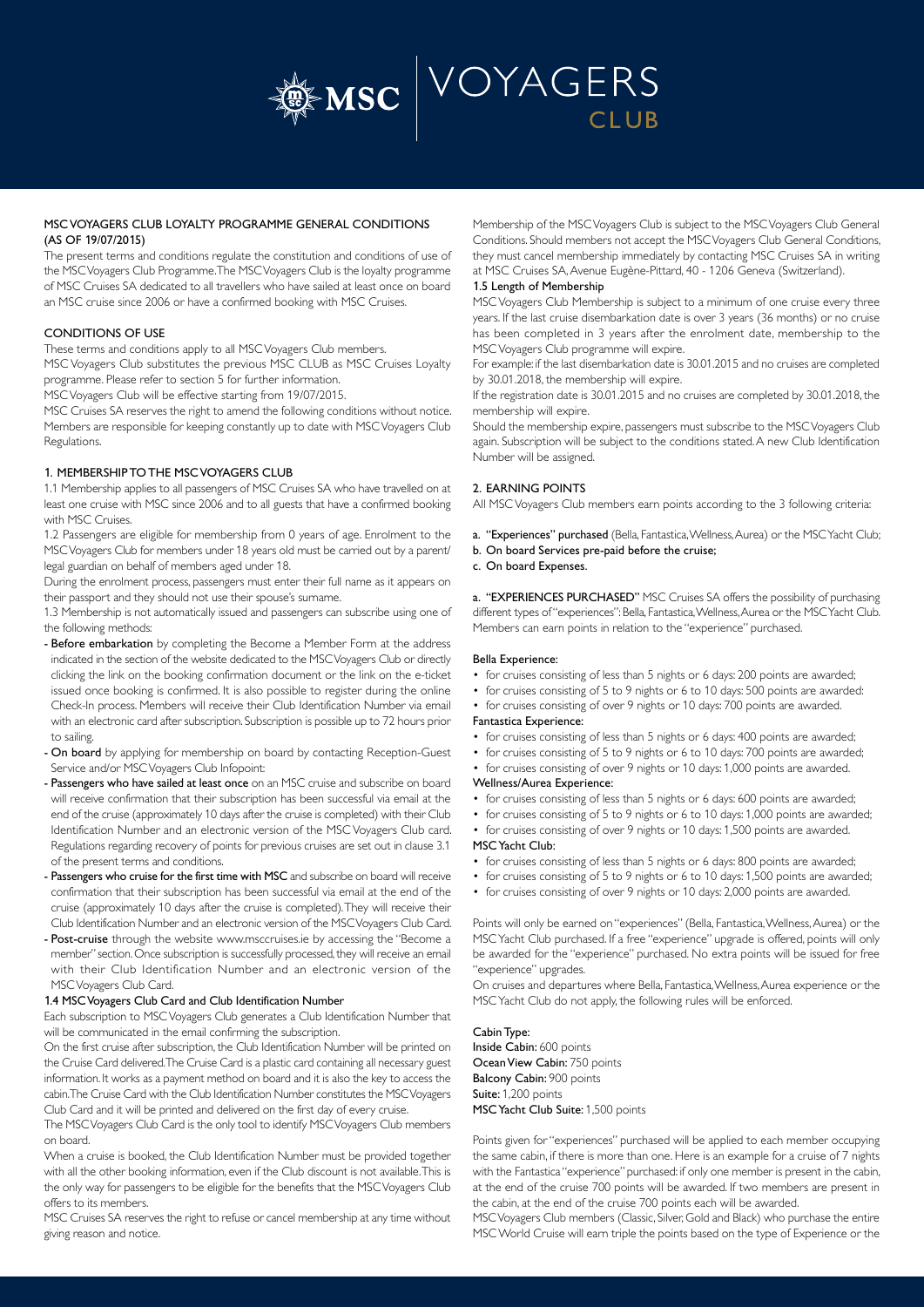MSC Yacht Club chosen. Welcome members are entitled to triple points only if the Voyagers Club registration date is earlier than the MSC World Cruise booking date. Points will be exceptionally assigned at the time of booking.

For example, if you purchase the Bella Experience, you will earn 2.100 points instead of 700; if you purchase the Fantastica Experience, you will earn 3.000 points instead of 1.000; if you purchase the Wellness or Aurea Experience, you will earn 4.500 points instead of 1.500.

### b. ON BOARD SERVICES PRE-PAID BEFORE THE CRUISE:

MSC Cruises SA offers the possibility of purchasing on board services before the cruise. Services that can be purchased before the cruise include Food & Beverages, Excursions, SPA & Fitness (for a full list of services included please see the dedicated section online) and are divided into services that apply to all cabin occupants and services that apply to individuals only.

MSC Voyagers Club members earn 100 points for every €150 spent before the cruise on MSC packages/services included in the cruise booked\* .

*\* For currencies other than € euro, the currency conversion on purchase day will apply.*

There are two types of on-board services pre-paid before the cruise: per cabin and per single cabin occupant.

The points will be calculated based on the total amount spent by the member on MSC on board services pre-paid before the cruise. Expenses for on board services pre-paid before the cruise per cabin which apply to all cabin occupants (and not single occupants) will be equally distributed amongst the cabin occupants.

Example of on board services pre-paid before the cruise per cabin: the total amount of pre-paid on board services that apply to all cabin occupants before the cruise is €600. If there are four cabin occupants, the spending for the points calculation of each cabin occupant will be €150, equal to 100 points. Members cannot claim points distributed to non-members occupying the same cabin for on board services pre-paid before the cruise which apply to all cabin occupants.

Points for On board Services pre-paid before the cruise by single cabin occupants will be assigned to individual members who pre-paid for on board services before the cruise.

Example of on board services pre-paid before the cruise per single occupant: the total amount of pre-paid on board services that apply to single occupants before the cruise is €600. In order to assign the points, the total amount will be divided by 150 resulting in 400 points. The single occupant who benefits from the pre-paid on board services that apply to individuals only will receive all 400 points.

c. ON BOARD EXPENSES MSC Voyagers Club members earn 100 points for every €/\$150 spent on board (excluding casino expenses).

At the end of the cruise, points given for on board expenses will be applied on board only to the MSC Voyagers Club member making the final payment.

All the Points earned during the cruise will be assigned approximately 10 days after the end of the cruise.

The points calculation described in this chapter "2 Earning Points" applies to MSC Cruises ending after 19/07/2015. All points earned with MSC CLUB and cruises completed before 19/07/2015 will be revalued with the points multiplier (x100) (i.e. 7 points earned with the MSC CLUB will be revalued as 700 with the MSC Voyagers Club).

If no cruises are taken for 3 years from the MSC Voyagers Club launch date, any points earned are lost. In order to start collecting points again, it will be necessary to subscribe to the MSC Voyagers Club once more.

For example: If a Black MSC Voyagers Club member with a points score of 12,000 does not sail for 3 years since their last disembarkation date, the 12,000 points will be lost.

### 2.1 Points balance

Members can check their points balance, membership level, card expiry date and details of their prior cruises through the online personal area available on our website. Members will also receive regular updates on their points balance at the email address provided during the enrollment process.

### 2.2 Bonus Points

Starting from 28 July 2017, members can collect bonus points.

- If you have an upcoming confirmed cruise with MSC Cruises and register to the MSC Voyagers Club up to 72 hours prior to sailing, you will receive 100 bonus points. Subscription must be completed through the online registration form available on our website.
- If you are already a member and have an upcoming confirmed cruise with MSC Cruises, you will receive 100 bonus points if you update or confirm your contact details (email, mobile, phone, address) up to 72 hours prior to sailing.

It is possible to update or confirm the contact details in the online personal area or through the Web Check-in.

Bonus points are not retroactive and are always assigned approximately 10 days after the end of the cruise. A bonus point by calendar year is provided to each client.

# 3. WELCOME, CLASSIC, SILVER, GOLD AND BLACK LEVELS OF **MEMBERSHIP**

MSC Voyagers Club consists of five levels of membership (Welcome, Classic, Silver, Gold and Black) according to the total points accumulated; each level has a personalised card. The MSC Voyagers Club Card will have the same name as the membership level. - Black membership: 10,000+ points

- 
- Gold membership: from 4,300 to 9,999 points - Silver membership: from 2,200 to 4,299 points
- Classic membership: from 1 to 2,199 points
- Welcome membership: 0 points; electronic card awarded to all passengers subscribing

to MSC Voyagers Club before cruising, with a confirmed booking.

If no cruises are completed for 3 years, the level of membership reached is lost as described in section 1, 1.5 Length of Membership.

For example: If a Gold MSC Voyagers Club member does not sail for 3 years since the last disembarkation date, Gold membership will be lost.

Once a new point score is reached enabling qualification for a new level of membership, the member receives an MSC Voyagers Club Card with the same Club Identification Number on the next cruise taken after their membership upgrade. Members will be informed of their new level of membership via email after the cruise.

Membership upgrades achieved through cruises taken on different ships within a short space of time (less than 10 days) will not be updated in real time.

#### 3.1 Recovery of previous cruises

Passengers successfully completing their subscription to MSC Voyagers Club after 3 months after their disembarkation date will receive a fixed amount of 500 points. No points for previous cruises will be recognised if the disembarkation date of the last cruise is over 3 months ago.

The same criteria for recovery of previous cruises applies to passengers whose MSC Voyagers Club membership has previously expired (in the event of no cruises in 3 years since their last disembarkation date).

Passengers successfully completing their subscription to MSC Voyagers Club less than 3 months after their disembarkation date will recover all points of their most recent cruise if the disembarkation date is less than 3 months from subscription.

3.2 Points are non-transferable and cannot be given to third parties.

3.3 Points have no monetary value and cannot be redeemed for cash, but only contribute to obtaining benefits belonging to the MSC Voyagers Club programme. 3.4 Points are always awarded after the cruise and not during the cruise.

3.5 Points may not be issued on all cruise departures. Members should enquire before

completing their purchase as information will be available when MSC Voyagers Club points will not be issued for certain departures.

3.6 Any point issued in error may be revoked or modified at any time at the sole discretion of MSC Cruises SA and without any notification.

## 4. BENEFITS

### 4.1 General Information

4.1.1 Members of the MSC Voyagers Club have the right to a series of benefits differentiated according to their level of membership.

The benefits are classified as:

a) Discounts on the purchase of an MSC cruise;

b) Services, privileges and discounts on board.

4.1.2 MSC Voyagers Club benefits are subject to the entry of each participating Member's Club Identification Number at the time of holding or confirming cruise bookings.

4.1.3 Benefits are divided into Personal benefits and Cabin benefits. Personal benefits are reserved for the member as an individual and are not transferable. Cabin benefits presume the division of the benefits among all the occupants of the cabin (even if there is more than one member).

4.1.4 Benefits may be subject to changes without warning for operational reasons. The order and days of allocation of the on board benefits may vary according to the duration of the cruise and the organisation of the ship and may not be disputed by members. 4.1.5 Members under 18 years of age are not eligible for all benefits. Members under 18 or a parent/legal guardian must check benefit limitations for members under 18 in these terms and conditions.

#### 4.2 MSC Voyagers Club DISCOUNTS

MSC Voyagers Club Members' cruise discount is extendible to all cabin occupants and valid all year around (Classic 5%, Silver 5%, Gold 5%, Black 5%): the discount has no seasonal restriction and is valid per cabin. The discount can be combined with all promotions and offers unless otherwise stated in the offers (excluding TANDEM, MSC GRAND TOUR). MSC Voyagers Club Members can extend their discount to the other people staying in their cabin, included in the booking.

The discount is understood to be applied to the cabin cruise booking fare only. The discount cannot be applied to flights, transfers, port taxes, hotels and excursions. The possibility of using the discount for the purchase of a cruise in conjunction with

other promotions must always be checked. Members are asked to check directly with their travel agent or with MSC Cruises' Res Consultants.

Exclusive members' discounts on a selection of departures: "Voyages Selection"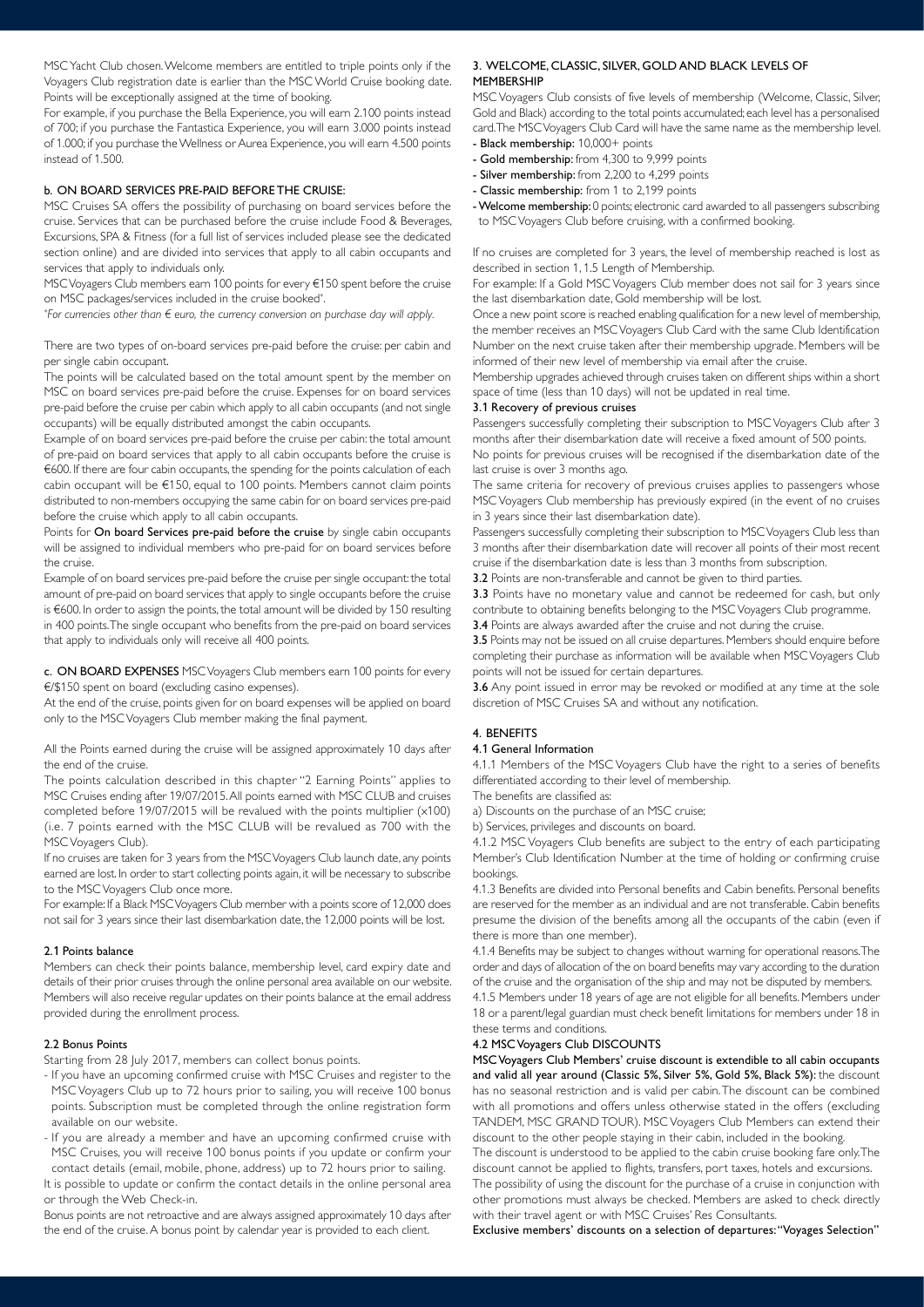A selection of departures is available with an additional and consequential discount (5% or 15%) that can be combined with the 5% MSC Voyagers Club booking discount. The additional discount depending on the departures and markets. Voyages Selection is not available for Welcome members.

Silver, Gold and Black members receive an additional €/\$50 shipboard credit on top of their discount on their Voyages Selection booking. Shipboard credit is issued per member and not per cabin. Shipboard credit is applied to the final bill at the end of the cruise. Shipboard credit does not apply to MSC Voyagers Club members under 18 years old.

This awarded discount can be extended to all occupants of the cabin and cannot be combined with any other offer and promotion, with the exception of MSC Voyagers Club discount, unless otherwise specified in the details of the promotion itself.

Voyages Selections are visible online in the MSC Voyagers Club section, on board and at Travel Agencies. Voyages Selections can be booked online by providing your Club Identification Number.

The possibility of booking Voyages Selections may be limited to a certain time frame. Expiry of promotions will be communicated online.

Voyages Selection departure terms and conditions may vary according to the market. 4.2.1 Dedicated member on board discounts can be applied at the time of purchase or at the end of the cruise when the member's account bill is closed. Customers must always check if discounts are applicable to other promotions currently in progress on board. MSC Cruises is not responsible for any errors and/or omissions regarding MSC Voyagers Club discounts on board.

### 4.3 MSC Voyagers Club PRIVILEGES

- MSC Voyagers Club luggage identification tags, MSC Voyagers Club personalised luggage tags for embarkation in the e-ticket delivered to the customer.
- Priority boarding [Black], at available ports. To take advantage of this benefit, it is mandatory that the MSC Voyagers Club Black Card, luggage tags or Club Identification Number are shown at the drop-off table/point at the cruise terminal. The Club Identification Number is available on the e-ticket or by printing a pdf version of the electronic card before embarkation day.

Please note that priority boarding is only available on the first day of the cruise, on embarkation day after check-in. No priority is given on all other cruise days.

- Welcome Back Cocktail [Classic, Silver, Gold and Black], MSC Voyagers Club Members can meet each other during a welcome back cocktail party. They will receive an on board invitation. Members should contact Reception - Guest Service immediately after check-in for more information. Not available on cruises with less than 4 nights. All MSC Voyagers Club members under 18 must be accompanied to the Welcome Back Party by an adult sharing their same cabin.
- MSC Voyagers Club On board Special Offers [Classic, Silver, Gold and Black] Offers are valid per person and may vary according to each cruise, level of membership or destination and MSC Cruises reserves the right to amend, modify or change the offers and their application at any time and without prior notice. Offers can only be used once. The Voyagers Club Card must be presented in order to take advantage of the offers. Members' only offers are available in the Daily Specials delivered in cabin.
- Milestone reward [Silver, Gold, Black], Silver, Gold and Black members will receive a membership pin upon reaching the level of membership for the first time. Pins will only be delivered on board and cannot be sent to members' homes. The pins will be allocated once per membership level upgrade to all eligible MSC Voyagers Club members. Available for MSC Voyagers Club members aged over 10 at the time of the cruise.

The pin cannot be used as a form of membership identification. Please visit the MSC Voyagers Club info point to receive your pin.

- Complimentary fresh fruit basket in cabin [Silver, Gold, Black], per cabin and not per person, once per cruise.
- Complimentary one-hour thermal area session [Gold, Black], free one-hour Thermal Area session. Valid once per cruise for a Steam bath or sauna. Benefit not available for MSC Voyagers Club members under 18.
- MSC Voyagers Complimentary Gift [Gold, Black], delivered once per cruise and per member during the cruise, may vary depending on the ship and destination. Not available for MSC Voyagers Club members under 10 at the time of the cruise.
- Priority disembarkation in ports where a tender boat is required [Gold, Black], Members will be informed the day before disembarkations with a message delivered in cabin. Members should contact Reception-Guest Service for more information.
- Complimentary MSC Voyagers Club Photo [Gold, Black], a complimentary picture is offered to Gold and Black members. The picture is selected by the guest. The photo will be a 15x20 format. The photo proposed will be from the Welcome Back Cocktail or any other photo already printed of the same size. It is mandatory to choose of oneself. In the extreme such size photo is not available, only the difference will be charged.
- Complimentary Birthday Cake [Gold, Black], members will be invited to the restaurant to receive a special treat on their Birthday. The Maître d'Hotel or restaurant staff will deliver a special cake to the member's table offered with the compliments of MSC Voyagers Club.
- Complimentary Speciality Restaurant "Tasting Menu" Dinner (no beverages)

[Black] per cabin. Members are entitled to enjoy a tasting menu dinner for 2 at a speciality restaurant once during the cruise (beverages excluded). Members may extend their invitation to one occupant of the same cabin only once and only if the cabin mate is not a black card member. Privilege and speciality restaurants may not be available on all ship classes. Privilege is not available if the members decides to eat dinner at self-service buffet. Members under 18 must be accompanied in order to enjoy the privilege. Members are not allowed to bring any outside beverages into the restaurant.

- Complimentary Spumante with chocolate-dipped fruit [Black], per cabin and once per cruise. Privilege not available for members under 18 years old.
- Complimentary Dancing Class [Black], all Black members can enjoy a free one-hour dance class. Once per cruise and per member. It will be a group class, not individual. Not available on cruises with less than 4 nights.
- Courtesy towelling bathrobe and slippers [Black], available during the cruise and for adults only. Courtesy use only, to be left in the cabin at the end of the cruise. Privilege not available for MSC Voyagers Club members under 18 years old.
- MSC Voyagers Club Black Party [Black], Black Members will receive an invitation on board to join an exclusive party where they can meet other Black MSC Voyagers members. Not available on cruises with less than 4 nights. All MSC Voyagers Club members under 18 must be accompanied to the MSC Voyagers Club Black Party by an adult sharing their same cabin.
- MSC Voyagers Club chocolate ship [Black], a complimentary chocolate ship gift will be crafted on board and delivered during the cruise. Not available on cruises with less than 4 nights.
- Priority disembarkation at end of cruise [Black], for further details members should contact Reception-Guest Service, the MSC Voyagers Club Infopoint or the Guest Relations Manager.
- Late cabin check-out disembarkation [Black], late cabin check-out on disembarkation for Black members can stay in the cabin till 2 hours after the ship arrives in port. Members should check transfer time to make sure they can enjoy privilege.
- Online personal area: members can create their own account to view their membership level, points balance and card expiry date.
- MSC Voyagers Club e-newsletter: the e-newsletter is sent to all members who have consented to being contacted when they subscribed. MSC Voyagers Club members under 18 years old who have entered an email address during subscription will only receive important MSC Voyagers Club communications (regarding subscription, points balance, membership upgrade and membership expiry reminders).
- MSC Ambassador Poll: members who gave their consent during the subscription to be contacted may be involved and invited to share their opinions and feedback via online surveys.

4.4 All the benefits described above will be given to members according to their level of membership. The time and place of issue of the benefit may vary depending on the cruise, destination and cruise length. Benefits may be subject to changes without prior notice due to availability and/or operational reasons. For any other information on the following or any other benefit please visit the MSC Voyagers Infopoint or the Reception - Guest Service when on board or visit www.msccruises.ie.

# 5. CHANGES RELATED TO THE DISMISSED MSC CLUB PROGRAMME

With the introduction of the MSC Voyagers Club, the MSC CLUB will be dismissed. The present terms and conditions of the MSC Voyagers Club will substitute all previous MSC CLUB regulations and it is effective starting from its publication on all MSC Cruises websites from 19/07/2015.

MSC Voyagers Club will substitute the previous MSC CLUB as MSC Cruises Loyalty programme.

All members who previously subscribed to the dismissed MSC CLUB loyalty programme will become MSC Voyagers Club members.

All previous regulations, benefits, privileges and offers related to the MSC CLUB will be no longer effective with the launch of MSC Voyagers Club and can no longer be claimed.

All past MSC Club identification numbers previously issued remain valid within the MSC Voyagers Club programme.

At the launch of the MSC Voyagers Club, all Club members belonging to the dismissed MSC CLUB will have a 36-month time frame to maintain their points and level of membership by completing at least 1 cruise in 36 months starting from 19/07/2015.

## 6. GENERAL REGULATIONS

6.1 MSC Cruises SA reserves the right to modify or integrate all or part of these General Conditions without notice.

6.2 MSC Cruises SA, in its unquestionable judgement, reserves the right to exclude any member from the MSC Voyagers Club Programme without any notice.

In case of exclusion and/or closure of the membership, the points accumulated up to that moment and related privileges will be forfeited. MSC Cruises reserves the right to deny participation without notice.

6.3 Legal persons, as well as employees of MSC Cruises and related companies, are excluded from participation in this programme. No points will be awarded